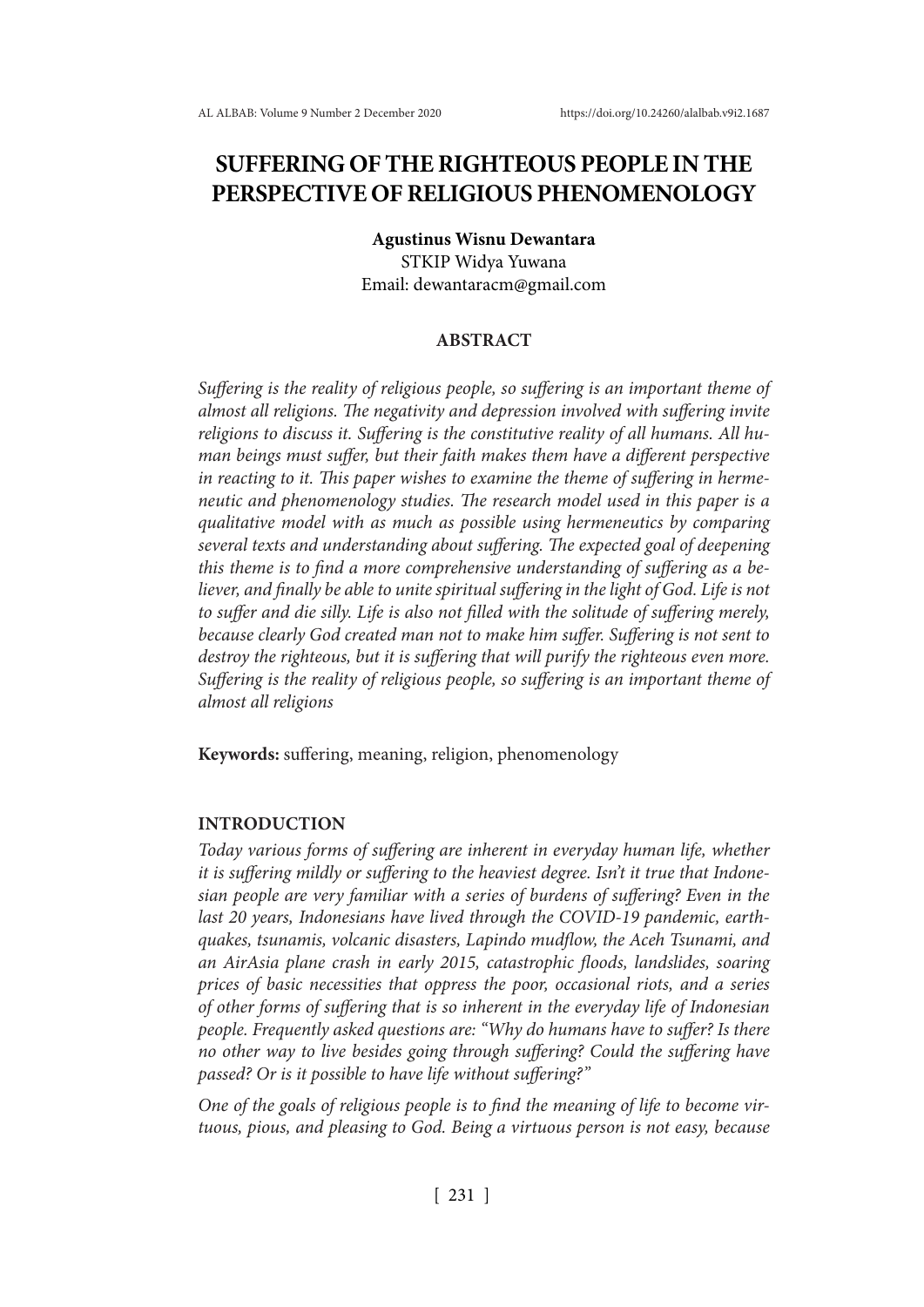*humans have to go through many life tests. Suffering is one of the tests of this virtue and piety. When all religions compete to be pious, that is when suffer*ing becomes inevitable. This theme is relevant to be discussed, given the current *world situation, plagued by immense suffering due to the COVID-19 pandemic. Various scientific writings often only discuss suffering from a certain religious point of view or a certain philosophical understanding, so this paper intends to examine suffering as a religious phenomenon that often afflicts people who want to achieve the virtue and piety of life.*

*Suffering is one of the central themes in philosophy and religion, and even becomes a conversation in the Phenomenology of Religion. This paper will examine the theme of suffering using a hermeneutic approach. Etymologically, the word "hermeneutic" comes from the Greek "hermeneut" which means "to interpret". This term comes from a Greek mythological figure named Hermes, an intermediary in charge of conveying messages from the god Jupiter to human beings (Rahardjo, 2020: 54). Hermeneutics is the process of turning something or a situation of ignorance into understanding. Hermeneutics is the interpretation of a text or written meaning (Fanggidae: 2020: 105). So in general, hermeneutics can be understood as the process of extracting the meaning of something (including text) so that the original message can be captured and contextualized in a current context. Basically, hermeneutics deals with language, because humans express their mental treasures through language, both orally and in writing. Every word has no meaning, because humans relate to themselves, other people, and their world by using language. Hermeneutics emphasizes that authentic humans (in Heidegger's language called "Dasein") must always be seen in the context of space and time in which they experience it (Suddick, 2020: 19). Hermeneutics requires the researcher to repeatedly come into contact with the text, try to understand the meaning ('verstehen ") for its creator, and attempt to integrate it with the ability for today's readers to understand.*

*The interpretation of the meaning of human suffering and religion in the midst of the Coronavirus pandemic becomes a methodical element at this stage. All of these steps eventually lead to a stage of critical interpretation and reflection. The research model used in this paper is a qualitative model using hermeneutics to compare texts and understand suffering in several religions. Humans experience a long process in religion that begins with ancient religions whose religious expression may be different from existing religions. That is the reason why this paper includes archaic culture in a long phase of religious history that is worthy of investigation as well. The expected goal of deepening this theme is to find a more comprehensive understanding of suffering as a religious person. Almost all religions talk about suffering. Christianity (Christianity and Catholicism) even prominently includes suffering at the core of its faith, and is even explicit that Christians must carry the cross as Jesus was also crucified. Islamic teachings also emphasize the importance of patience in dealing with suffering, just as the prophets endured it when experiencing various rejections from mankind. Eastern religions also teach humans how to respond to suffering, and Buddhism in*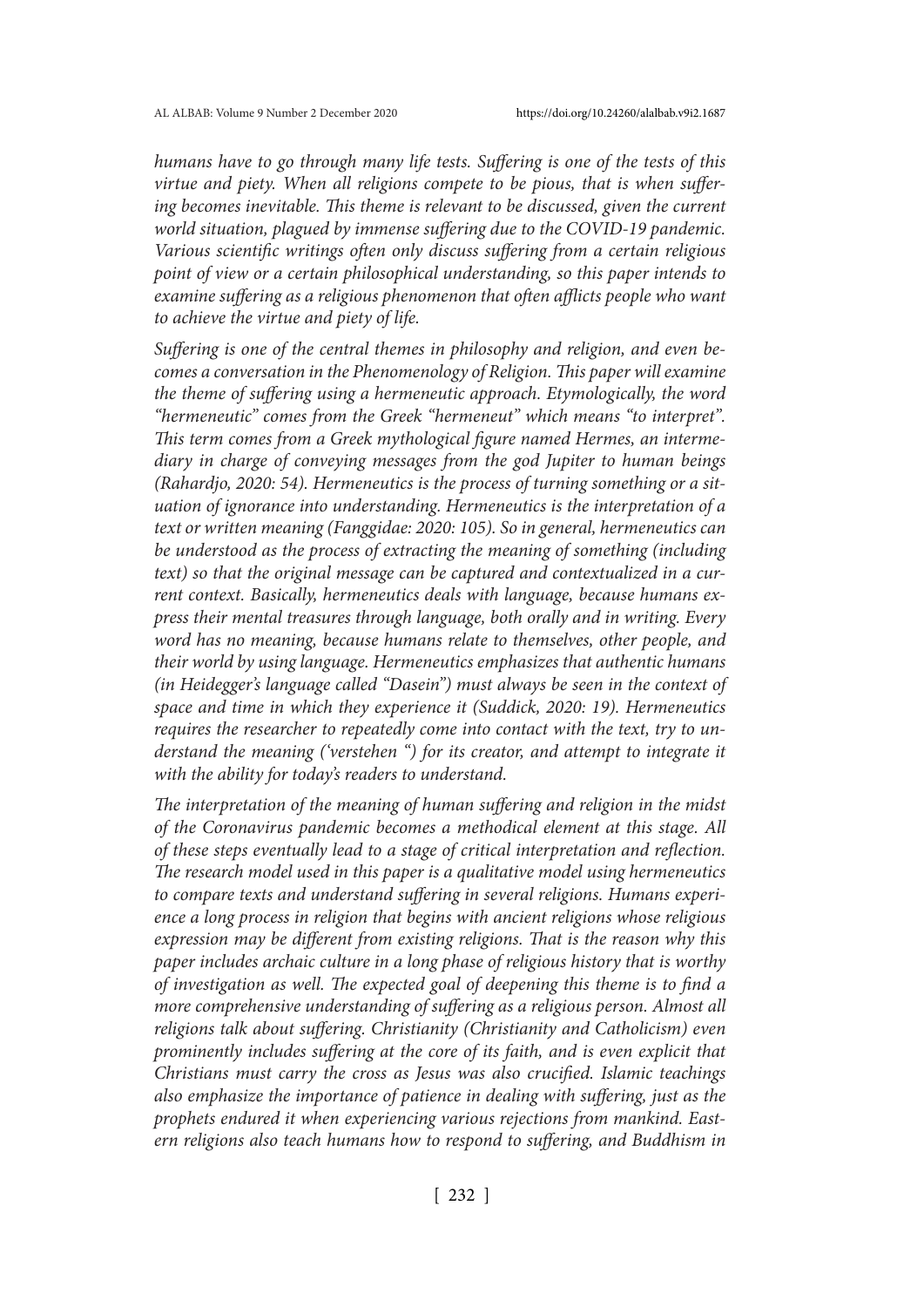*the Four Noble Truths strictly says that life is suffering itself.*

*Religion is human reality itself. Religion provides a way for humans to respond to the daily situations of its adherents. It is important to examine the understand*ing of suffering in this paper, not debating which religion is the most correct, but *rather attempting a dialogue which today is very urgent to be echoed. The context of the Covid-19 pandemic is a relevant framework for discussing this problem of suffering, because almost all humans, countries, cultures, and religions experience it. Many people in all religions are suffering from this pandemic. The world seems to be gloomy, so a comprehensive reflection of all religions is needed to further ground religion itself in the midst of suffering humanity.*

# **SUFFERING AS A RELIGIOUS PHENOMENON**

Suffering is a human reality. There is not a single human being who does not suffer. Humans certainly want to be free from suffering, but unfortunately, the negative feelings will always repeat themselves. While some sufferings can be overcome, and others cannot. Suffering is an important momentum for every human being. On one hand, resilience in life will grow if humans are able to overcome this suffering, but on the other hand, despair is a natural complication if humans fail to push through the struggles.

Prophets in the Samawi religion are often depicted as people who must suffer for good. All religions also teach the importance of the inner human attitude in dealing with suffering. The right mental attitude will further foster faith in God, while the wrong attitude will lead to being blasphemous, being fatalistic, and blaming fate. Suffering seems to prevent humans from arriving at happiness. If the highest happiness is understood as God, then the reality of suffering often prevents people from reaching God.

This difference in attitude in dealing with suffering causes religious teachings that speak about it to be always subjective in nuances. Suffering is almost always experienced differently by each human being. There is suffering that is communal (for example when the world is experiencing a pandemic like today), but the attitude in dealing with it personally is very subjective. Subjective attitudes lead humans to existential discoveries of themselves. The reality of suffering is thus closely related to the existence of humanity. Humans always try to find meaning in every incident of suffering, so awareness (intentionality) becomes very important to reflect on every painful event. Suffering is thus present before humankind and invites understanding. Suffering is a phenomenon, a symptom, and a reality for which the meaning must be sought. The meaning of suffering is what makes the difference between religious people and non-religious people. The phenomenon of suffering exists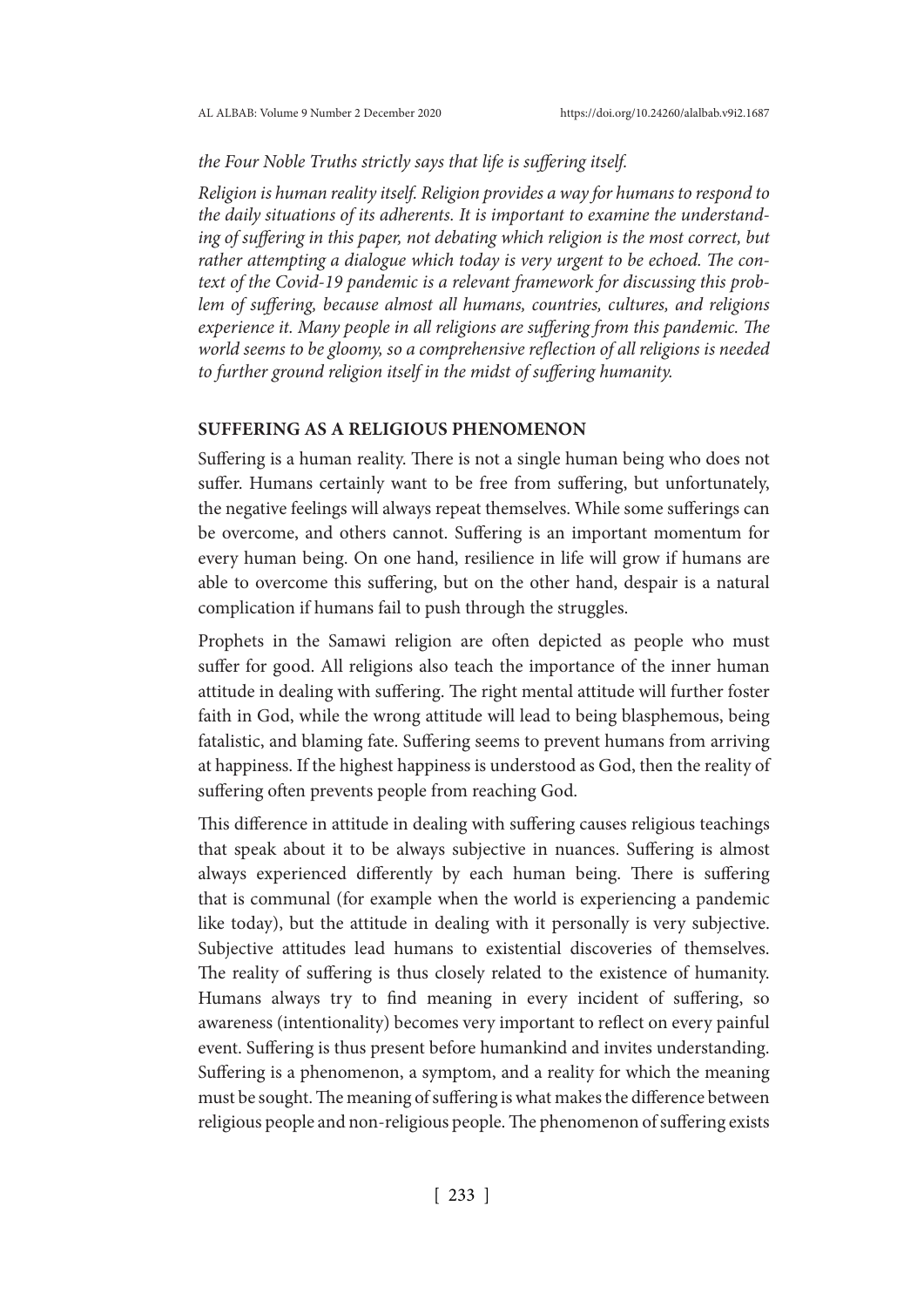in all religions and invites all religions to answer it.

The Phenomenology of Religion starts with an understanding of various religious phenomena. The context of phenomenology is philosophy, and philosophy itself is a reflection of man and all its dimensions, including his God:

"Philosophy is about people, because the problem of humans is a matter of the world of my life. Philosophy reflects who I am, because the discourse about me as a historical person points directly to the world of my life. And, even then, philosophy conceived of God, because the reflection of the Absolute There fills the world space of my life ... "(Riyanto, 2018: 134)

Phenomenology (as outlined by Husserl) has the motto "back to the thing itself." The awareness of phenomenology is intentional to reality itself, and very close to existentialism. Phenomenology explores perceptions and asks an individual's interpretation of what they experience (Firmanto, 2018: 258). Then what about the Phenomenology of Religion?

The Phenomenology of Religion allows everything about the practice of religion to be critically examined before the researcher. The Phenomenology of Religion describes how the object and all its symptoms appear exactly as they are. Husserl proposed the method of reduction as a tool to understand this, by getting rid of everything subjective, compiling all the researchers' knowledge about the investigated object, and eliminating the traditions of knowledge possessed by humans (Firmanto, 2018: 258). Husserl (1952:127) asked researchers to return to the object itself so that the nature of the object can be captured intuitively.

Gererd van der Leeuw (1963: 178) then put forward a subjective relationship in understanding objects. The Phenomenology of Religion developed by Gerard van der Leeuw (1963: 180) also examined the relationships between subjects and objects. Van der Leeuw's approach was not yet complete, because it did not take into account the hermeneutical process for understanding religious life as developed by Otto Friedrich Bollnow and Wilhem Dilthey (Dewantara, 2019: 112). The hermeneutic process is needed to understand the meaning of religious phenomena more deeply, because this process provides a place for a comprehensive explanation that is historical, sociological, and psychological. Eliade (1969: 58) even said that hermeneutics was needed to explain the form of a sacred encounter between humans and the Divine.

The Phenomenology of Religion then incorporates this hermeneutical process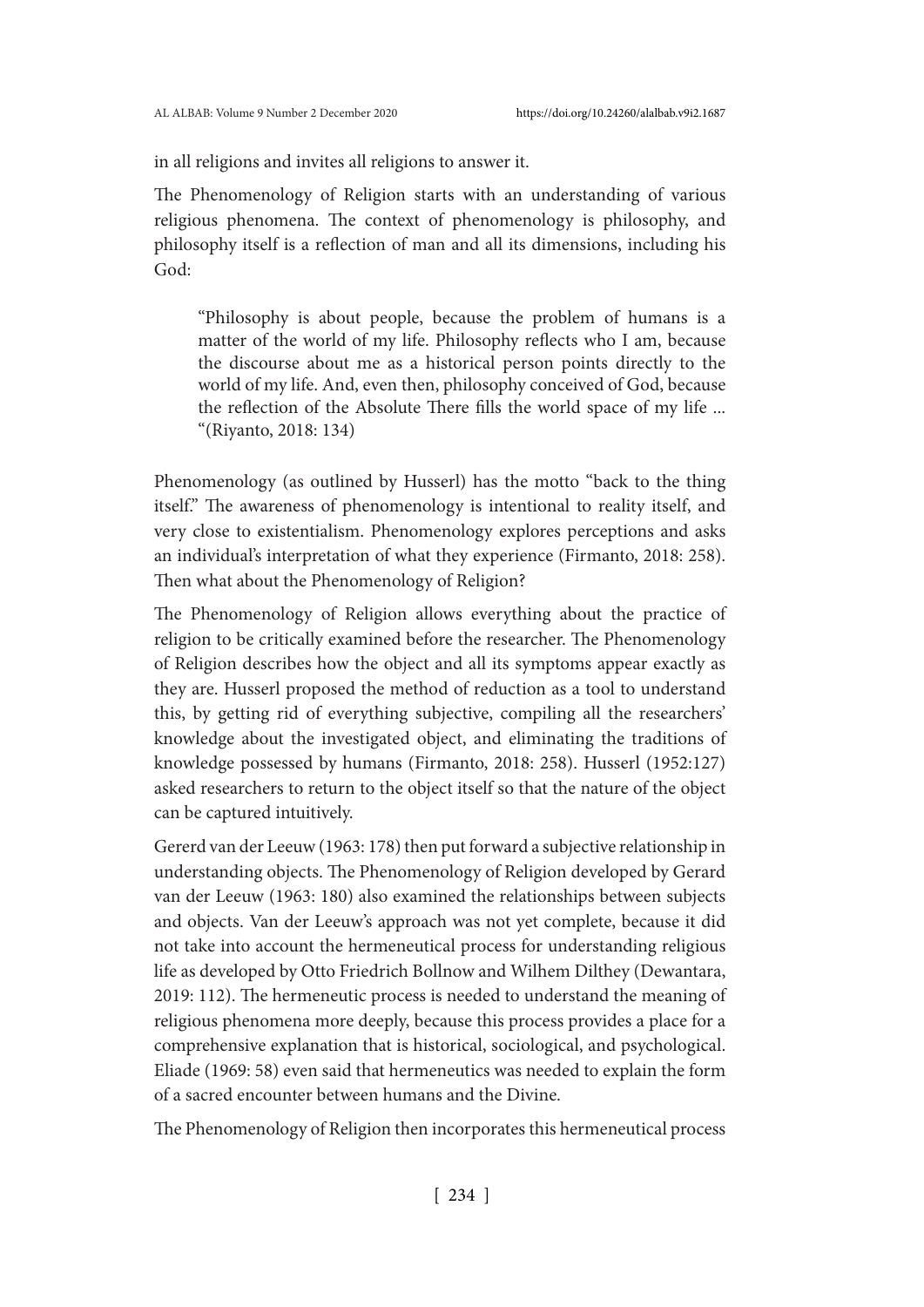to open a further horizon of the religious character inherent in all phenomena. The Phenomenology of Religion is not only directed towards outward forms, rites, cults, and/or symbols, but also touches on fundamental and universal questions that have befallen mankind throughout history (Firmanto, 2018: 263). Some basic universal questions existing in all of these religions include: "What is the relationship between human freedom and the fate that has befallen it? What is the relationship between independence and human destiny? Why do prophets and many pious people suffer? The goal of this paper is to immerse itself in the circle of universal problems, namely by examining the suffering of innocent and pious people who have been cultivated by the Phenomenology of Religion. This paper attempts to find and understand the basic structure of the problems of the sufferings of the righteous in one horizon which contains basic lines of thought regarding this matter.

# **UNDERSTANDING THE SUFFERING OF THE RIGHTEOUS**

The development of religion has gone according to the development of human civilization. Since ancient times, humans have always tried to find meaning in their lives, including the suffering they experience. Ancient religious reflections on suffering must have differed from those of more modern religions. This happens because humans have also experienced the development of an increasingly advanced civilization and intelligence. There is an essential understanding that can be eternal, but the reflective prowess of humans that continues to develop in each era certainly produces a more advanced meaning. If in Ancient Greek religion human suffering was almost certainly caused by the deeds of the gods, then the reflection on human independence would certainly be more prominent in more modern times. The following explanation is intended to capture the phenomenon of suffering from the various phases of the emergence of religion in human life. The explanation will then converge to the question: "Why should a righteous person suffer? If God loves His godly people so much, why does God allow Him to suffer too?"

#### **Archaic Culture**

Archaic culture generally refers to ancient or old culture and was imposed on native culture before the start of the writing tradition. Human life in archaic culture is largely determined by the fate that befalls it unexpectedly. Fate has powers that are unpredictable and cannot be calculated. An archaic man seeks to secure himself from the grip of fate through a variety of cultural and magical deeds (Dewantara, 2019: 111). There is hardly any discussion about the suffering of godly men in this archaic phase, and there has been no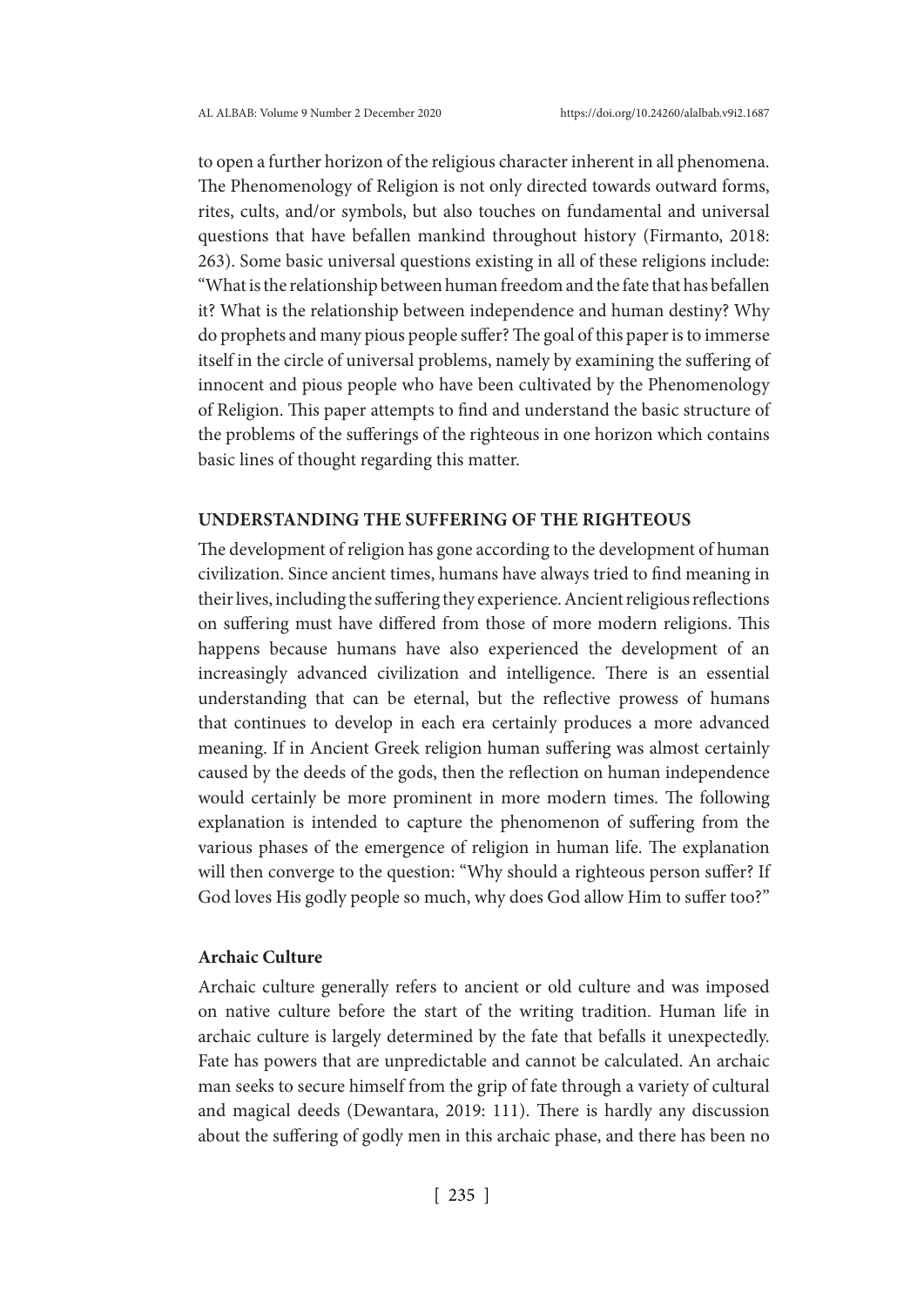reflection about such experiences. However, that does not mean that there is no problem with it. The conception of a just and trustworthy order to uphold justice as a human priority has not been thoroughly thought out, even though the structure of socio-economic life is already running. In archaic culture, no concept contains reflexive understandings of an overall order which is used as a tool to guarantee the order of human life.

The character "cannot be predicted and cannot be calculated" on the strength of its fate, precisely overshadows and motivates the lives of archaic people blindly and darkly (Dewantara, 2019: 111). Although blind and dark, the power of fate still plays a role to guide their lives. Archaic humans actually reveal and demonstrate the forces of this fate through mythological stories and certain belief practices. The ancient Greeks recognized Moiren as the goddess of fate that played a role in humans. The Mesopotamian tradition introduces "Me" as a power of fate that is dark and cannot be calculated. The Indonesian archipelago community knows the myth about "Hambaruan" from the Ngaju-Dayak tribe, Kalimantan (Zoetmulder: 1965: 112). Some of these examples present a basic idea that the power of fate is so strong, that archaic humans in this phase must accept it as something natural and not have to question it. If someone suffers, then the suffering must also be accepted as one fate.

# **Ancient Egypt**

Ancient Egyptian history reflects the second phase of human experience, which is already somewhat different. Ancient Egypt was based on a phase of state and community life that followed a single world order law covering all fields of life. In this orderly law, a leader must guarantee the world order which is seen as divine cosmic order. Socio-economic and political relations in society not only allow the growth of myths about the orderly and chaotic cosmos as their opponents, but also enable the development of an understanding of a divine cosmic order law. There is an orderly law which guarantees both the life of the community and the life of individuals. This order is a whole that guides regularly, fairly, and correctly. Justice is identical with the divine cosmic order law. In ancient Egyptian culture, such cosmic order is called "maat" (Dewantara, 2019: 116). People need to practice certain basic teachings to realize "maat" in the world. Parallels of this can be found in Mesopotamian, Zoroastrian, Indian, Taoist, and Old Javanese culture. Complete order in the life of the Mesopotamian people was guaranteed only through the union of the king with "Me". Zoroastrian followers in Iran recognized the order by the name "Asha". Indian society names it "Rta" (before the Vedic period) and "Dharma" (after the Vedic period). Chinese Taoism also recognizes the idea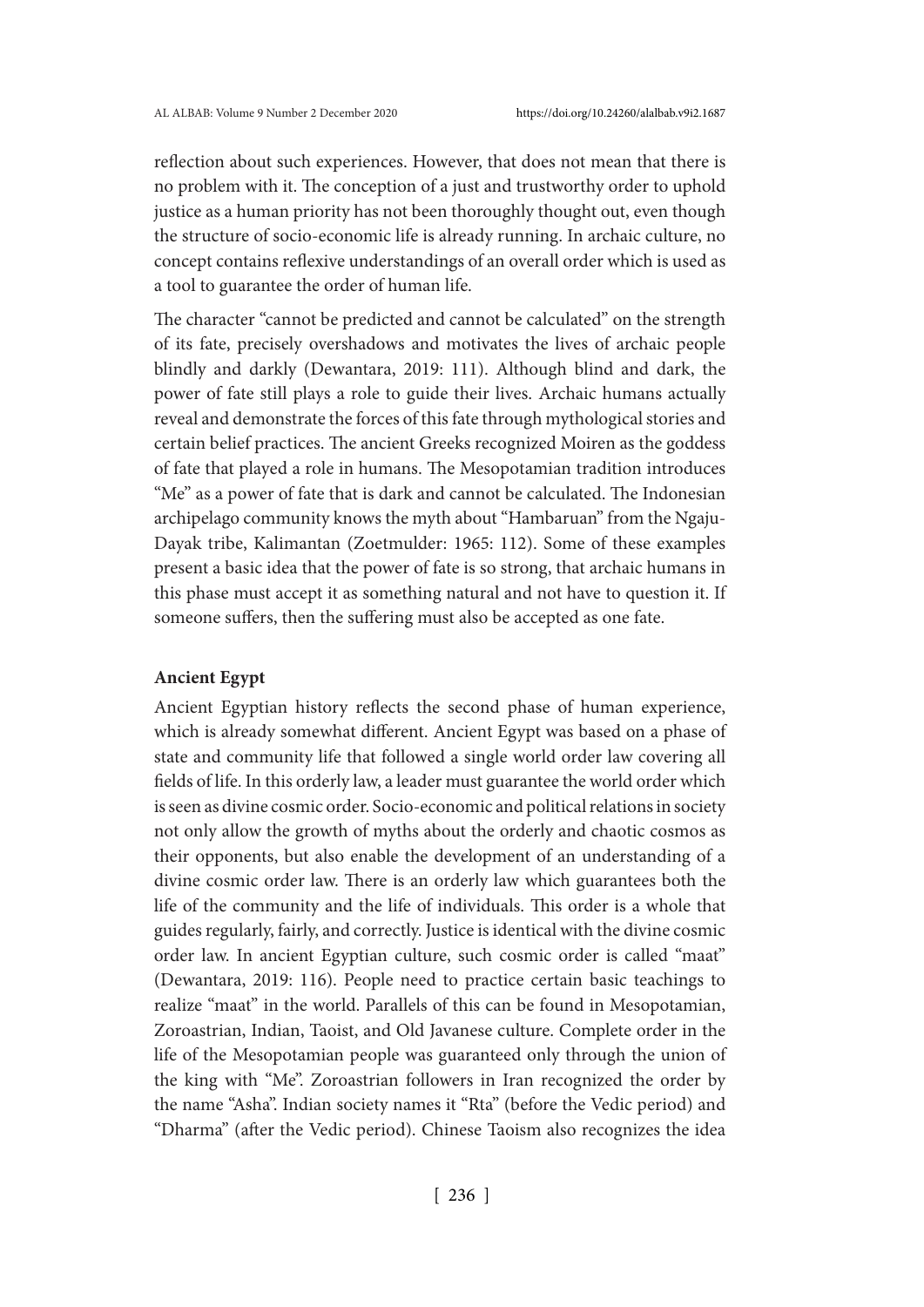# of "harmony and respect" as also exists in Javanese society (Suseno, 2015: 88).

The most important thing in this instance is a basic principle of justice, which is based on cosmic divine order. Ancient Egyptian culture translated this concept into its ethical teachings. The sound of the teachings of Ptahhotep (the city administrator and vizier (first minister) during the reign of Pharaoh in the Fifth Dynasty) for example, is: "Do not commit violence among people, because they will be punished in the same way" (Eliade, 1986: 113). Violence, terror, and murder are various actions contrary to the divine order. The existence of violence indicates that the divine cosmic order does not function properly, because humans do not live it in concrete life. The result is that humans will be punished accordingly for their actions. On the contrary, happiness and justice can be obtained if humans maintain divine order and live it in concrete actions. Divine intervention in human life and equal reward are truly in alignment with human actions. That is the basic idea of justice, which is only reflected in the functioning of the cosmic order law. That principle is known in the Phenomenology of Religion as *"Tun-Ergehen-Zusammenhang"* (The principle of the link between action and its effects).

How can this concept answer the question of righteous people suffering? Suffering is understood as a result of actions that are not in accordance with the cosmic, divine order. There are violations and mistakes, so the perpetrators must make it up through the experience of suffering. People who suffer are those who must bear the consequences of their mistakes, and do not participate in the enforcement of the cosmic divine order. The guilty human must suffer for making amends. In this principle, there is no place for understanding the suffering endured by innocent people.

## **Mesopotamia: Job of Sumeria**

The third phase shows a phase of experience that indicates the malfunctioning of the divine order. The divine cosmic order has been destroyed because suffering is not in accordance with the principle of *"Tun-Ergehen-Zusammenhang",* or at least, the experience of suffering questioned the validity of that principle again. The history of religion shows several phenomena that reflect this problem. Mesopotamian sources, especially the four sources: the Sumerian Job, the title of bel nemeqi, Theodizea Babylonia, and AO 4462 reflect problems that the concrete experience of suffering proves the existence of another understanding of the principle of *"Tun-Ergehen-Zusammenhang"* as the principle of justice (Eliade, 1986: 66).

The teaching that people who suffer is the result of sin and guilt turns out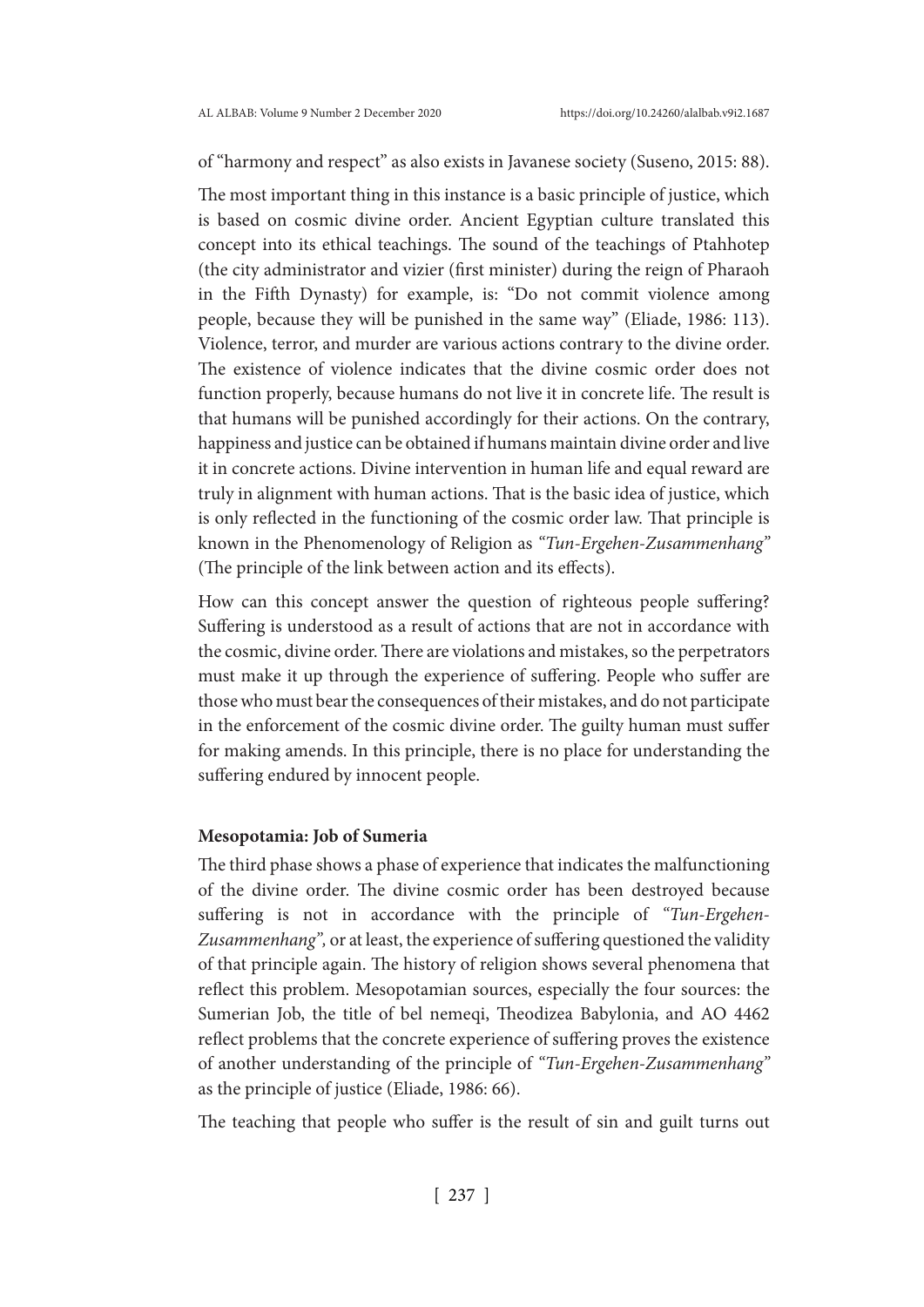to be incompatible, as in the poem about the Sumerian Job. The poem tells of a man who suffered deeply. His suffering was not due to his mistakes, but of the evil power that fell him (Eliade 1986: 89). People in general still hold fast to the teachings of justice according to the principle of *"Tun-Ergehen-Zusammenhang."* The public said that the suffering was the result of his mistakes. The most appropriate attitude of the suffering person is to humbly acknowledge the power of the gods while praising the justice of the gods. This poem about the Sumerian Job turned out to show another alternative understanding. The starting point is the empirical experience of the concrete suffering faced with the ancient ideological-dogmatic understanding. Schmid (1966: 90) in his book "Wesen und Geschichte der Weisheit" shows the possibility of another understanding when talking about the Sumerian Job.

## *Samawi* **Religion**

The problematic suffering of innocent people in the poetry of the Sumerian Job is sharpened in the story of the Prophet Job from the Old Testament in the Bible and the Holy Quran. Job's concrete experience says that the teachings of *"Tun-Ergehen-Zusammenhang"* no longer work. The understanding of God's justice has also changed. God introduced Job as the most devout person in the world at the beginning of this book. Job holds the basic position that his suffering is not the result of sin and guilt (Pareira, 2000: 69). Job felt he unjustly suffered (Lasor, 2005: 56). This stance is clearly reflected in his rejection of the advice of his three friends (Job 3-31) and Elihu (Job 32-37) who remained fixated on the principle of *"Tun-Ergehen-Zusammenhang."*

Job did reject the arguments of his three friends and arrived at an introduction that with the suffering he was experiencing, new wisdom would emerge. The new wisdom was that Job must accept and acknowledge every cosmic order that could afflict humans any time, any place. The suffering that arose not because of his mistakes apparently cannot be explained rationally. Job was encouraged to see and transcend his narrow understanding of humanity. Schmid (1966: 135) comments that the Book of Job does not focus on healing illness and suffering, recognizing a cosmic law which was then very strongly described theologically at the end when God answers Job (Book of Job, 38).

Job's suffering in verses containing God's answer to Job needs to be understood as God's power that functions to regulate and guarantee cosmic order. The old wisdom principle *("Tun-Ergehen-Zusammenhang")* is thus not a closed, fixed principle (Stevanus, 2019:113). The law of justice needs to be interpreted in a new way based on the empirical, historical experience of a pious person who must suffer though it is not the result of his own sin (Pareira, 2000: 99). In fact,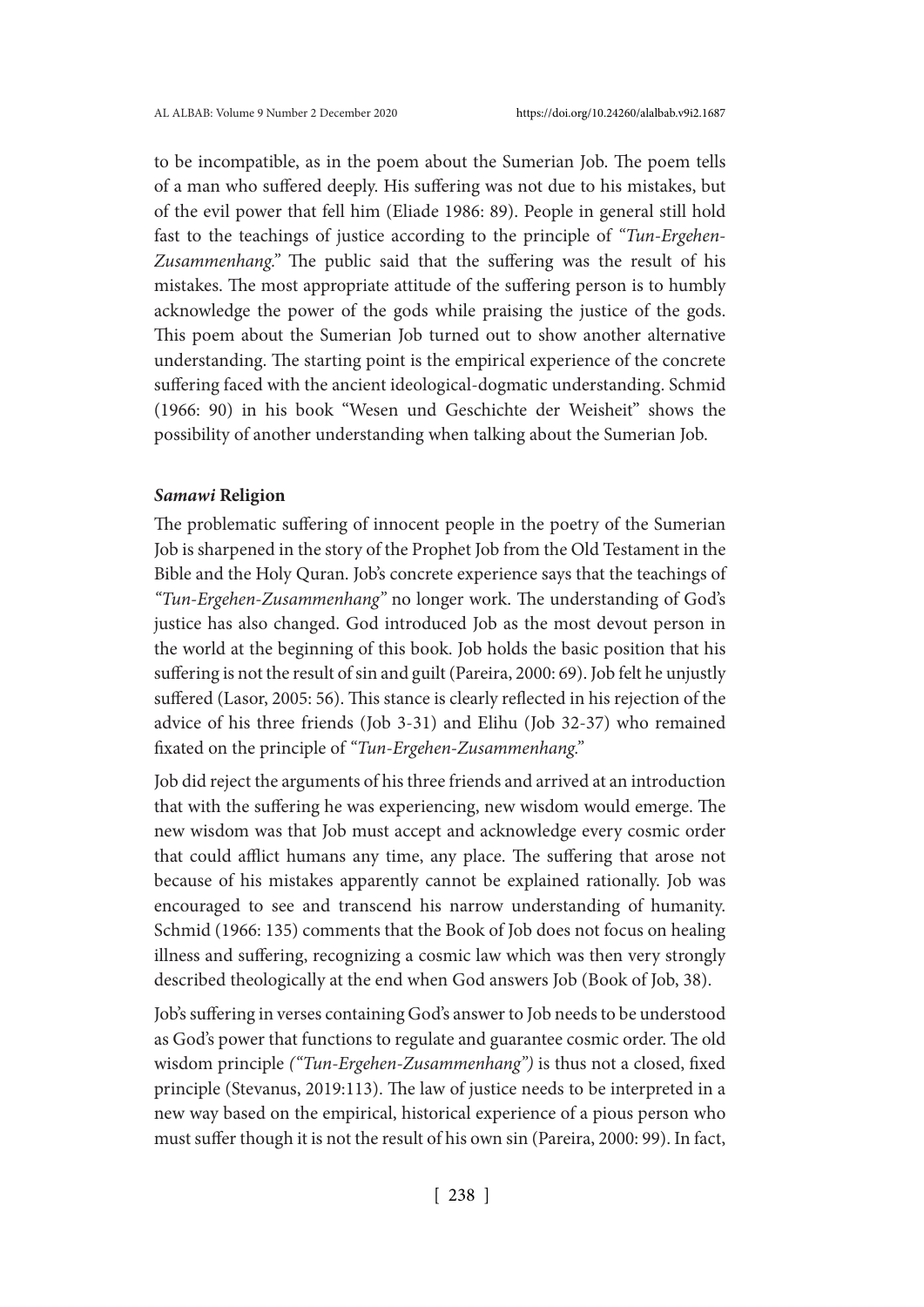Job was a very pious person, even though God still allowed him to experience suffering. (Illu, 2019:105).

#### **Eastern Religion**

The problem of suffering as experienced by Job is not much reflected in China, but according to Klimkeit (1988: 89), this kind of thing can be traced to the concept of "Tao" in Confucian ethics. Confucian ethics revived the doctrine of "Tao" for the malfunctioning of the cosmic order of the Chou period. "Tao" is understood as a fair ethical code of conduct (Bahm, 2012: 108). One must live the "Tao" by carrying out virtues (Te) that are demanded of him, and carrying out the rites and customs (Li) passed on to him. Justice is achieved through that path, and people acting in this way are called virtuous people. The Book Lun-yu XV, 17 as quoted by Fang (1957: 52) says:

"... virtuous people see justice as essential. He does it according to manners, expresses it with humility, completes it with honesty and sincerity. That is the way of life of virtuous people... "

 Virtuous people bring influence to their surrounding environment, including fellow subordinates. Virtuous people are the main pillars of society. Harmony and justice are guaranteed by Him. Harmony will be disrupted and people will suffer if humans do not experience the "Tao" (Bahm, 2012: 115). The conclusion from this point is that justice is not understood in a closed dogmatic principle. The suffering of the pious is a fact that opens up new understandings to free oneself from a principle of wisdom that is no longer suitable from time to time. The whole reality that is full of mystery refers more to a scope that is mutually pervasive, mutually transcends between dimensions (worldly and eschatological), or between immanent and transcendent. This process runs in secret.

 The Phenomenology of Religion mentions several religious phenomena that reflect the process of mutual-pervasive between the immanent and transcendent dimensions. The process of breaking through the embodiment of justice in the eschatological dimension and the present dimension is experienced in the willingness to die as a martyr in extreme religious groups. A similar process is also reflected in the teachings of Mahayana-Buddhism. Early and classical Buddhism did not recognize the notion of needless suffering, because all suffering was caused by trials, but Mahayana-Buddhism illustrates a new relationship with suffering through the understanding of "Bodhisattvas." Klimkeit (1988: 77) explains that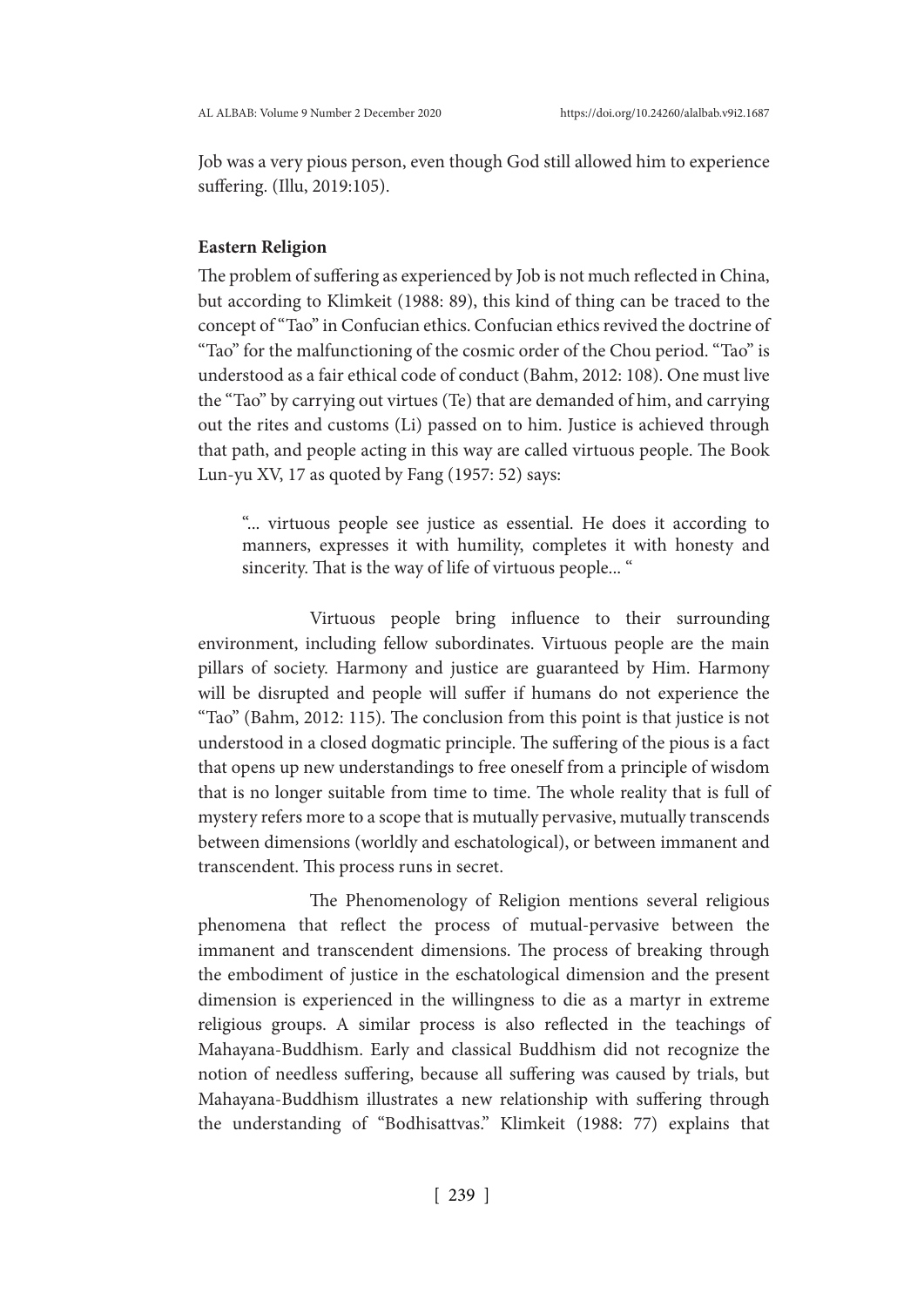Bodhisattvas take over and endure suffering willingly to free the suffering of others. The problem of justice and the suffering of innocent people in the historical context is understood as the realization of the pervasive reality between the eschatological and present-day dimensions.

# **RELIGION INTERPRETS THE SUFFERING OF THE RIGHTEOUS**

Religion from ancient times continues until now to wrestle the problem of the suffering of innocent people. The justification for the existence of suffering is often associated with the existence of God who is in power to do everything, including allowing godly people to experience negative life situations (Dearbantolo, 2020:78). When observing the symptoms of the world today, the question of justice and the suffering of the righteous is included as a very actual phenomenon. War, conflict, the plague of COVID-19, and violence throughout the world bring casualties to innocent people. Religion in the context of the reality of modern life seems powerless to confront the hedonic arguments offered by the modern world (Sentosa: 2015: 181).

The religious fundamentalism movement actually shows the inability of religion to confront this reality (Zada, 2002, 96). In this phase, it is not a matter of Islam, Christianity, Buddhism, Hinduism, etc., but a matter of religious reality which Schmid (1966:78) refers to as a transcendent reality that originates from the opposite world. This transcendent reality is in the process of infiltrating and breaking into the reality of the world today through the revival of religious humanist consciousness to offer salvation or deliverance from the threat of total destruction. The real function of the Phenomenology of Religion is to reflect philosophically on the threat of total human destruction, both threats that come from the negative impact of worldly forces and other sources.

Religious people are encouraged to be more intelligent and to reject total destruction (which arises due to suffering). Desperation was firmly rejected by various religions. The phenomenon of all religions says that God has power over all things, also over human suffering. Humans often silence the suffering experienced by evil people, but often wrestle violently when the same thing happens to godly people. Eastern religion says that this is karma, the fulfillment of the law of sowing, and the like. The suffering of pious people is often questioned. "Why did my father who was a doctor die of exposure to COVID-19 from the patients he treated? Why are innocent babies killed by wars inflicted by evil political power? Why did the prophet's experience rejection? "These are a series of questions waiting to be solved by religion and philosophy.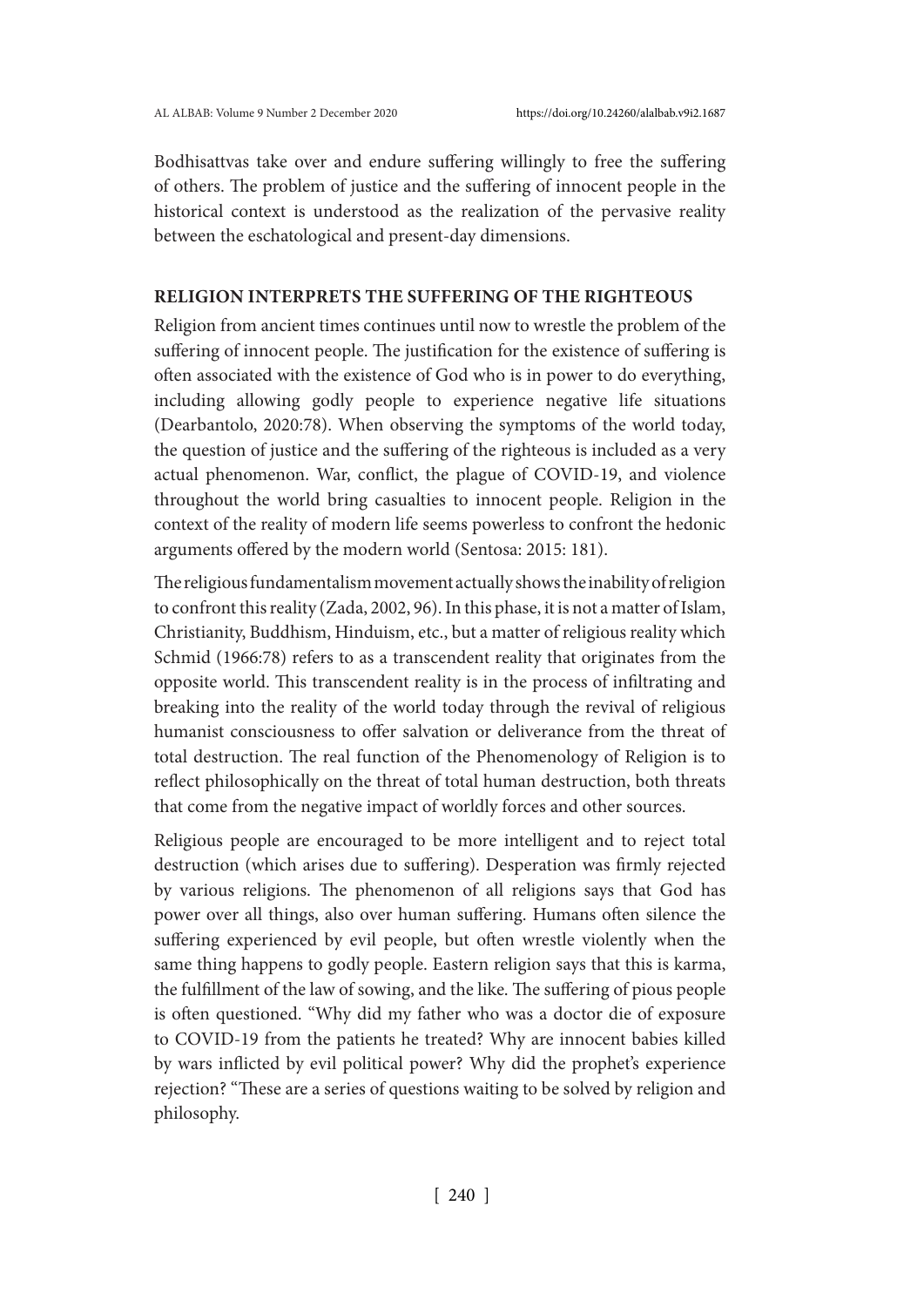Religious people are always looking for the meaning of life. Wittgenstein (1979: 74) says: "to believe in God means to see that life has meaning ... and to understand the question about the meaning of life." Understanding suffering in this perspective also helps understand the deepest meaning of life itself, driven by the belief in God. Nugroho (2015: 136) said that the action to deepen the meaning of life is a very valuable and noble leap, because this is how humans become better at living their lives.

Life is not to suffer and die silly. Life is also not filled with depression and sadness, because God created humans clearly not to make them suffer (Supriyadi, 2016: 79). Even woe to those who deliberately create suffering for others! Indeed, life is surrounded by a great mystery of suffering, and inevitably humans have to cope with it. God's justice is too narrow if measured only from the point of suffering, even the phenomenon of all religions shows that there are pious figures (eg Buddha, Isa Al Masih, Noah, Job, Daniel) and the prophets (Sitepu, 2014: 78) who voluntarily suggest something that is caused precisely not by their mistakes (Dewantara, 2017: 10). These godly figures embraced suffering consciously, and there was not even a tone of despair there.

# **CONCLUSION**

Suffering is not sent to destroy the righteous, but instead will purify the righteous even more. Suffering is the reality of religious people, so suffering is an important theme of almost all religions. The negative and depressing color of suffering invites religions to discuss it. Various religions do not view it as fatalistic, but consider suffering as a constitutive reality of all humans. All human beings must suffer, but faith makes humans have a different perspective in reacting to it. No human can rise nobly without experiencing suffering. There are difficulties that are born from human error, but there is also depression that also occurs. Relevant questions to ponder are: "Have loads, the Coronavirus, outbreaks, landslides, high cost economics, accidents, earthquakes, and various other misfortunes arisen because of our mistakes or did they just happen?"

If indeed everything happened because of human greed in exploiting nature, it would be a human responsibility to improve it. If the deterioration of the nation occurs because of corrupt behavior, it is a human obligation to take corrective measures. If a transportation accident occurs because of human carelessness, then it is a human responsibility to fix it. But what if everything bad that happened was not due to human error? It is at this point that man's faith is challenged with a clear resurrection after it occurred, just as Job was righteous but had to experience suffering. All events must have meaning, and the task of religious people to interpret them.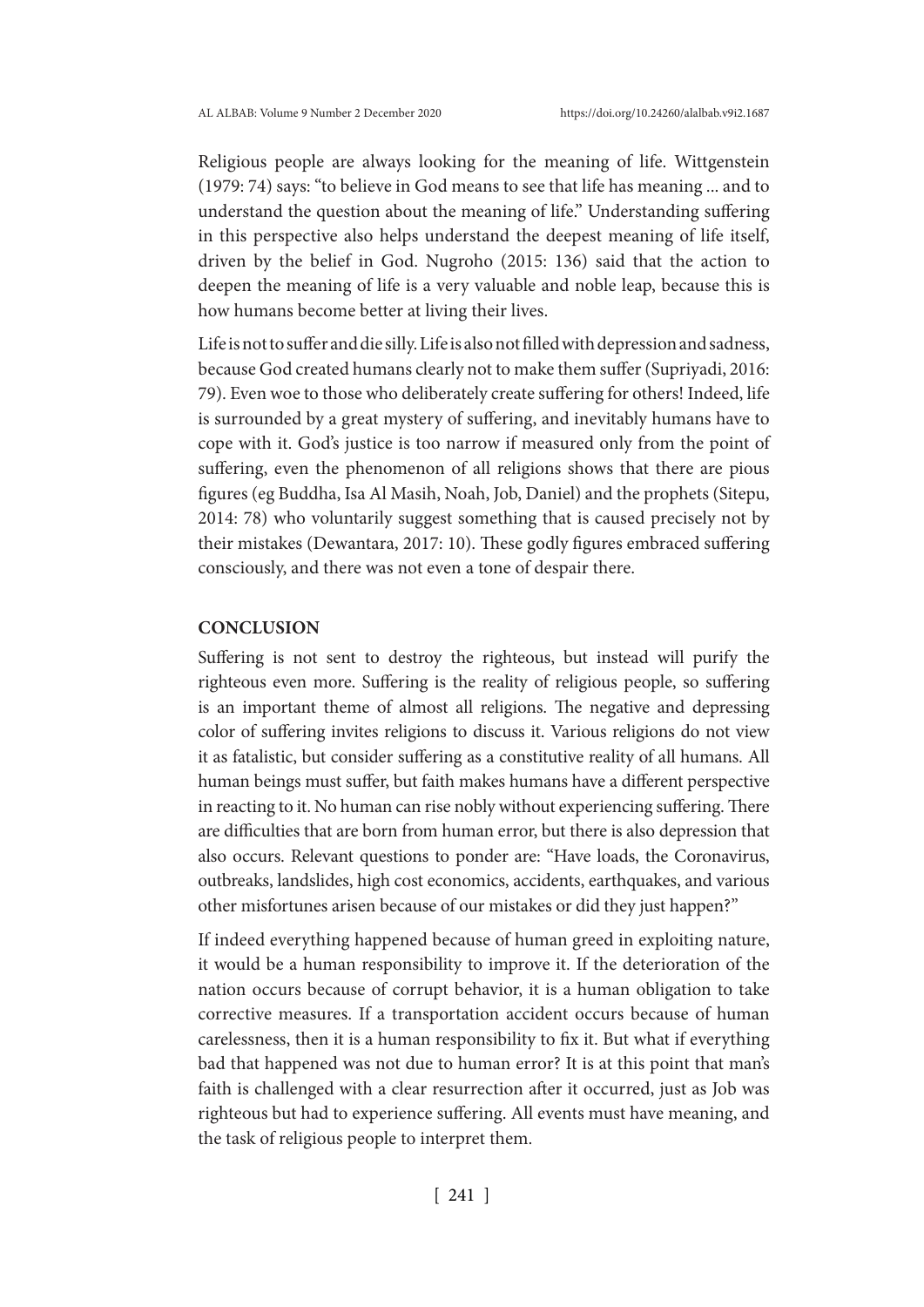## **BIBLIOGRAPHY**

- Ayoub, M. (1978). *Redemptive Suffering in Islam. T*he Hague: Mounton Publishers.
- Bahm, A. (2012). *Filsafat Perbandingan (Filsafat Barat, India, Cina, dalam Perbandingan)*. Yogyakarta: Kanisius.
- Dearbantolo, (2020). *Konsep Penderitaan menurut Meister Eckhart dalam the Book of Divine Comfort.* Surabaya. Widya Mandala University.
- Dewantara, A. W. (2017). Kerasulan Awam Di Bidang Politik (Sosial-Kemasyarakatan) dan Relevansinya Bagi Multikulturalisme Indonesia, *JPAK: Jurnal Pendidikan Agama Katolik*, 18(9), 3-15.
- Dewantara, A. W. (2018). *Diktat Perbandingan Agama.* Widya Yuwana.
- Eliade, M. (1969). *The Quest History and Meaning in Religion*. Chicago: The University of Chicago Press.
- Eliade, M. (1986). *Die Religionen und das Heilige. Elemente de Religionsgeschichte.* Frankfurt Main: Insel Verlag.
- Effendi, M. (2001). *Ensiklopedia Agama dan Filsafat*. Palembang: Universitas Sriwijaya.
- Fang, T. H. (1957). *The Chinese View of Life.* Hong Kong: Union Printing Co.
- Fanggidae, T. W. (2020). Filsafat Hermeneutika: Pergulatan antara Penulis dan Pembaca. *Jurnal Filsafat Indonesia* Vol. 3/3, 17-26.
- Frimanto, A. D. (2018). Penggunaan Pendekatan Fenomenologis dalam Penelitian Teologis. dalam *Metodologi Riset Studi Filsafat Teologi*. Malang: Dioma
- Husserl, E. (1952). *Die Phänomenologie und die Fundamente der Wissenschaften.* Hamburg: Felix Meiner Verlag Germany.
- Illu, J. (2019). Penderitaan dalam Perspektif Alkitab. *Jurnal Luxnos.* Vol 5(2). 25-36.
- Klimkeit, H.J. (1988). "Der Leidende Gerechte in der Religionsgeschichte. Ein Beitrag zur Problemorientierte Religionsphänomenologie," *Religionswissenschaft. Eine Einfuhrung.* Zinser, Hartmut (Hg). Berlin: Dietrich Reimer Verlag.
- Lasor, (at.al). (2005). *Pengantar Perjanjian Lama 2.* Jakarta: BPK Gunung Mulia.
- Leeuw, G. V. D. (1963). *Religion in Essence and Manifestation-A Study in Phenomenology.* London: Harper & Row. Torchbook Edition.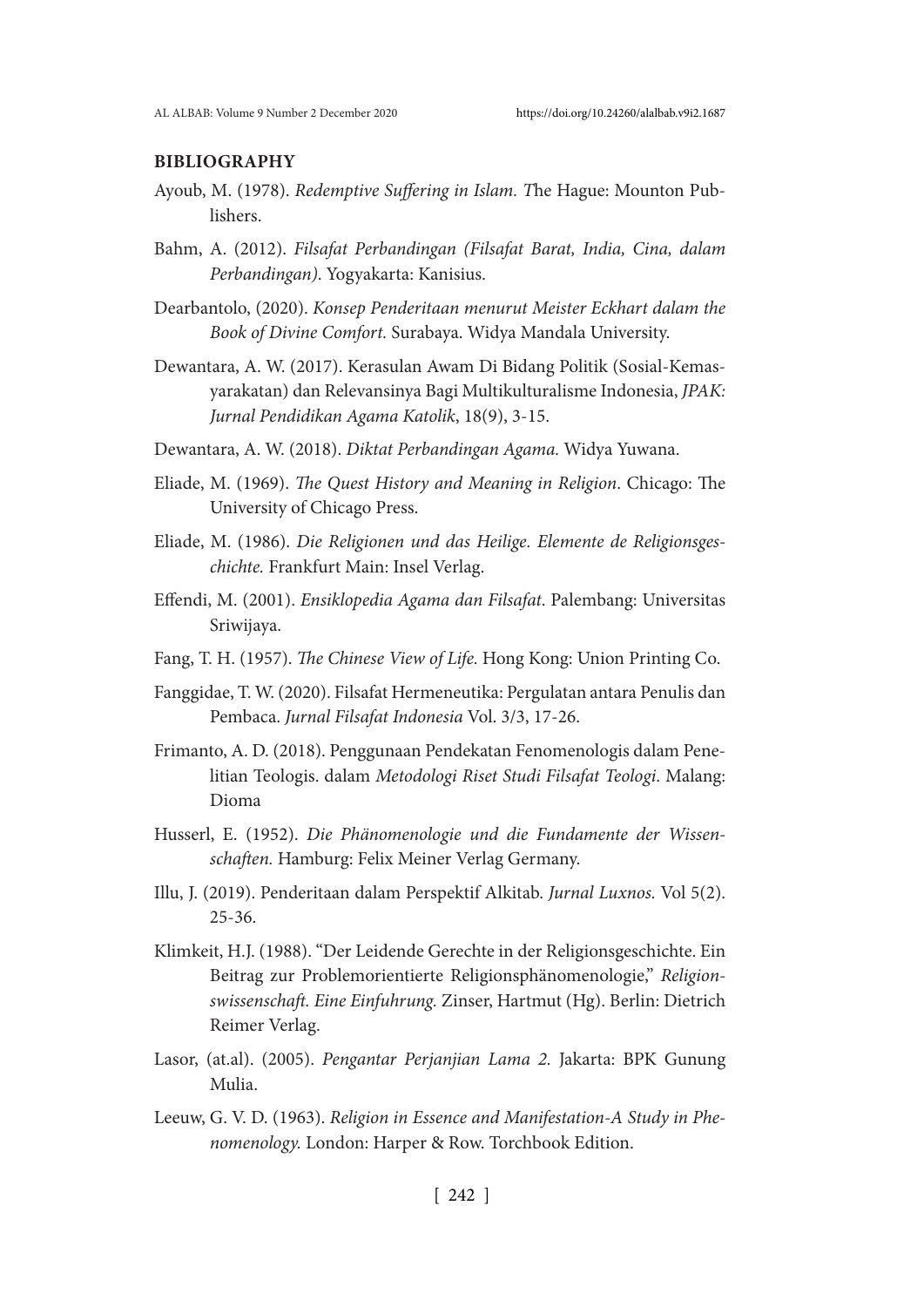- Nugroho, G. K. (2015). Tujuan Hidup Manusia Thomas Aquinas dan Dewa Ruci. *Jurnal Studia Philosophica et Theologica* Vol 15/2. 91-99.
- Pareira, B. A. (2000). *Tafsir Perjanjian Lama*. Jakarta: BPK Gunung Mulia.
- Rahardjo, M. (2020). *Hermeneutika dan Relasi Antar Manusia.* Malang: UIN Malang Press.
- Riyanto, A. (2018). Mendesain Riset Filosofis-Fenomenologis dalam Rangka Mengembangankan Berfilsafat Indonesia. dalam *Metodologi Riset Studi Filsafat Teologi.* Malang: Dioma
- Schmid, H. H. (1966). *Wesen und Geschichte der Weisheit.* Berlin: Verlag Alfred Töpelmann.
- Schumann, H. W. (1995). *Buddhismus. Stifter, Schulen und Systeme.* Munchen: Eugen Diederichs Verlag.
- Sentosa, Y. R. (2015). Damai di Hati, Damai di Bumi (Narasi Damai dari Pinggiran Pondok Pesantren Anwarul Huda). in *Jurnal Studia Philosophica et Theologica*, Vol 15/2. 101-111.
- Sitepu, L. (2014). Semangat Kenabian dalam Kitab Daniel dan Relevansinya bagi Pelayanan Katekis di Sekolah. *Jurnal Pendidikan Agama Katolik (JPAK)* Vol 12/6, 110-119.
- Stevanus, K. (2019). Kesadaran akan Allah melalui Penderitaan Berdasarkan Ayub 1-2. *DUNAMIS: Jurnal Teologi dan Pendidikan Kristiani.* Vol 3:2. 76-82.
- Suddick, K. M. (2020). The Work of Hermeneutic Phenomenology. in *International Journal of Qualitative Methods,* Vol.23. No. 2. 97-115.
- Supriyadi. (2016). Wajah Kerahiman Allah dalam Perjanjian Lama. *Jurnal Pendidikan Agama Katolik (JPAK).* Vol 15/8, 68-77.
- Suseno, F. M. (2016). *Etika Jawa.* Jakarta: Gramedia Pustaka Utama.
- Wittgensten, L. (1979). *Notebooks.* Oxford: Blackwell.
- Wuchterl, K. (1982). *Philosophie und Religion. Zur Aktualität der Religionsphilosophie.* Berlin: Verlag Paul Haupt.
- Zada, K. (2002) *Islam Radikal: Pergulatan Ormas-Ormas Islam Garis Keras di Indonesia*. Bandung: Mizan.
- Zoetmulder, P. (1965) *Die Religionen Indonesiens.* Stuttgart: Kohlhammer Verlag.